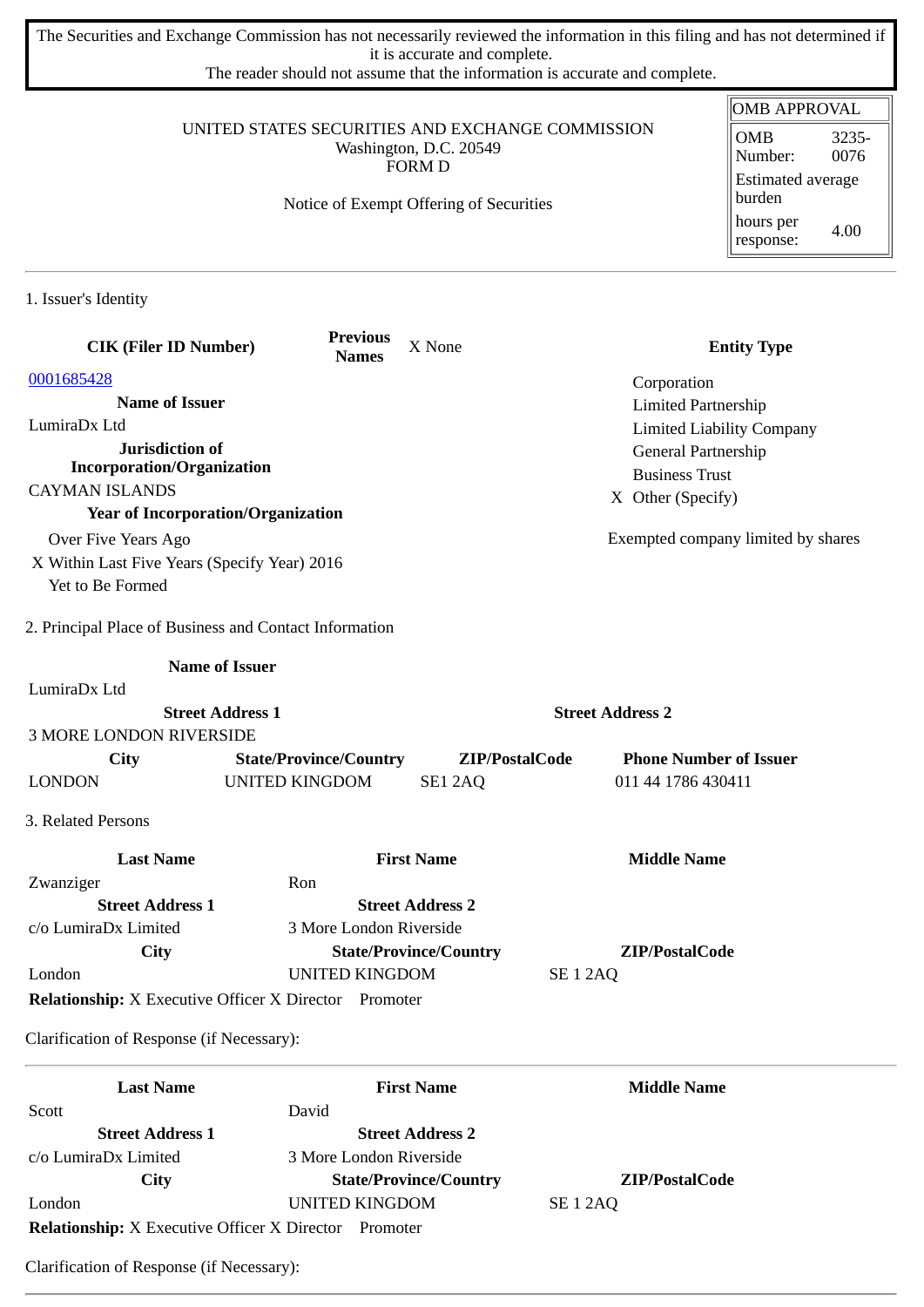| <b>Last Name</b>                                             | <b>First Name</b>             | <b>Middle Name</b>  |
|--------------------------------------------------------------|-------------------------------|---------------------|
| McAleer                                                      | Jerry                         |                     |
| <b>Street Address 1</b>                                      | <b>Street Address 2</b>       |                     |
| c/o LumiraDx Limited                                         | 3 More London Riverside       |                     |
| City                                                         | <b>State/Province/Country</b> | ZIP/PostalCode      |
| London                                                       | <b>UNITED KINGDOM</b>         | <b>SE 1 2AQ</b>     |
| <b>Relationship:</b> X Executive Officer X Director Promoter |                               |                     |
| Clarification of Response (if Necessary):                    |                               |                     |
| <b>Last Name</b>                                             | <b>First Name</b>             | <b>Middle Name</b>  |
| Walton                                                       | David                         |                     |
| <b>Street Address 1</b>                                      | <b>Street Address 2</b>       |                     |
| c/o LumiraDx Limited                                         | 3 More London Riverside       |                     |
| City                                                         | <b>State/Province/Country</b> | ZIP/PostalCode      |
| London                                                       | <b>UNITED KINGDOM</b>         | <b>SE 1 2AQ</b>     |
|                                                              | Director Promoter             |                     |
| <b>Relationship:</b> X Executive Officer                     |                               |                     |
| Clarification of Response (if Necessary):                    |                               |                     |
| <b>Last Name</b>                                             | <b>First Name</b>             | <b>Middle Name</b>  |
| Lindner                                                      | Nigel                         |                     |
| <b>Street Address 1</b>                                      | <b>Street Address 2</b>       |                     |
| c/o LumiraDx Limited                                         | 3 More London Riverside       |                     |
| City                                                         | <b>State/Province/Country</b> | ZIP/PostalCode      |
| London                                                       | <b>UNITED KINGDOM</b>         | <b>SE 1 2AQ</b>     |
| <b>Relationship:</b> X Executive Officer Director Promoter   |                               |                     |
| Clarification of Response (if Necessary):                    |                               |                     |
|                                                              |                               |                     |
| <b>Last Name</b>                                             | <b>First Name</b>             | <b>Middle Name</b>  |
| Ameye                                                        | Veronique                     |                     |
| <b>Street Address 1</b>                                      | <b>Street Address 2</b>       |                     |
| c/o LumiraDx Limited                                         | 3 More London Riverside       |                     |
| City                                                         | <b>State/Province/Country</b> | ZIP/PostalCode      |
| London                                                       | <b>UNITED KINGDOM</b>         | SE <sub>1</sub> 2AQ |
| <b>Relationship:</b> X Executive Officer                     | Director Promoter             |                     |
| Clarification of Response (if Necessary):                    |                               |                     |
| <b>Last Name</b>                                             | <b>First Name</b>             | <b>Middle Name</b>  |
| Quinlan                                                      | Tom                           |                     |
| <b>Street Address 1</b>                                      | <b>Street Address 2</b>       |                     |
| c/o LumiraDx Limited                                         | 3 More London Riverside       |                     |
| City                                                         | <b>State/Province/Country</b> | ZIP/PostalCode      |
| London                                                       | <b>UNITED KINGDOM</b>         | <b>SE 1 2AQ</b>     |
| <b>Relationship:</b> X Executive Officer Director Promoter   |                               |                     |
| Clarification of Response (if Necessary):                    |                               |                     |
| <b>Last Name</b>                                             | <b>First Name</b>             | <b>Middle Name</b>  |
| Scheu                                                        | Peter                         |                     |
| <b>Street Address 1</b>                                      | <b>Street Address 2</b>       |                     |
| c/o LumiraDx Limited                                         | 3 More London Riverside       |                     |
| City                                                         | <b>State/Province/Country</b> | ZIP/PostalCode      |
| London                                                       | <b>UNITED KINGDOM</b>         | SE <sub>1</sub> 2AQ |
|                                                              |                               |                     |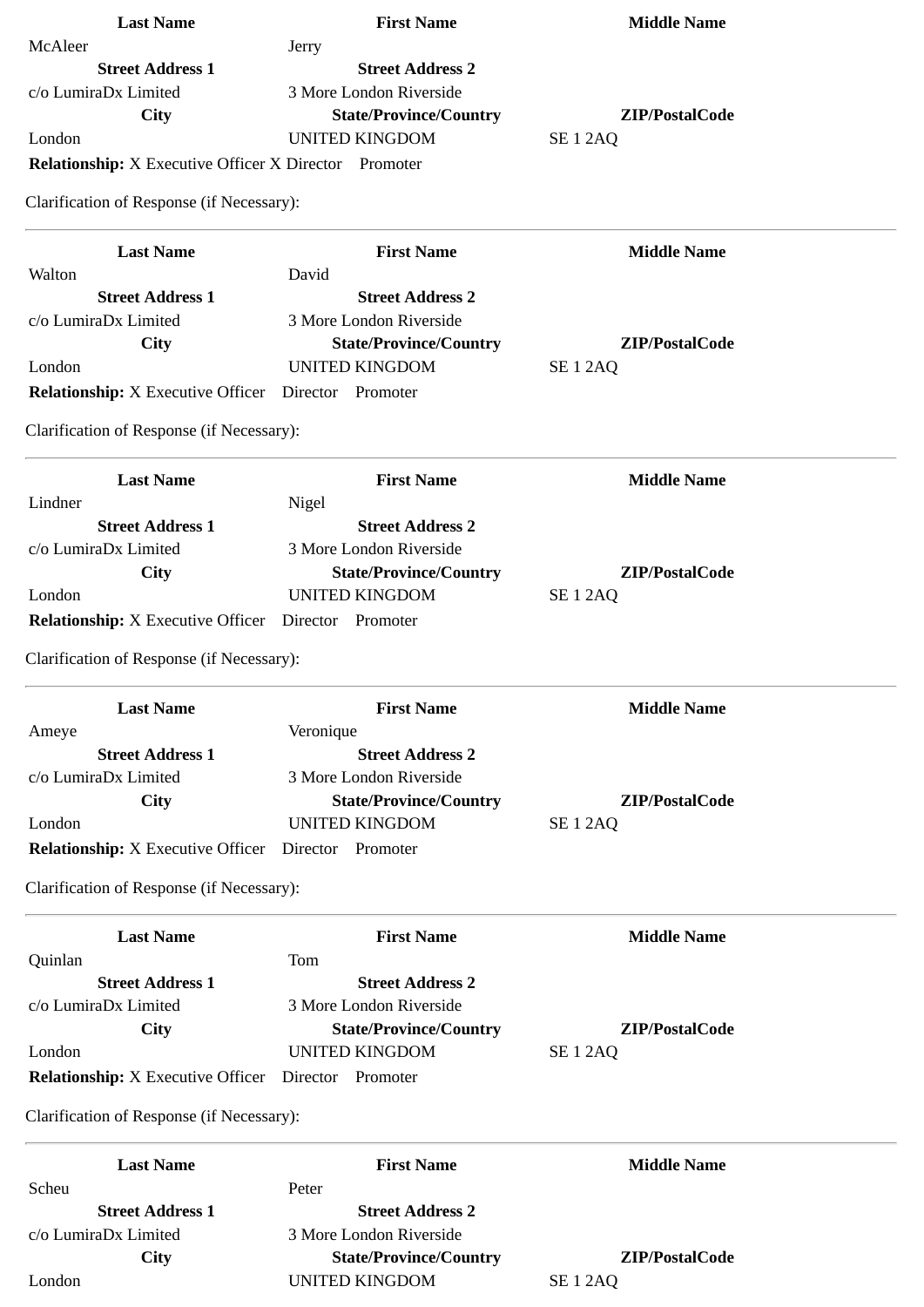# **Relationship:** X Executive Officer Director Promoter

Clarification of Response (if Necessary):

| <b>Last Name</b>                                           | <b>First Name</b>                 | <b>Middle Name</b>  |
|------------------------------------------------------------|-----------------------------------|---------------------|
| LeBlanc<br><b>Street Address 1</b>                         | Dorian<br><b>Street Address 2</b> |                     |
| c/o LumiraDx Limited                                       | 3 More London Riverside           |                     |
| City                                                       | <b>State/Province/Country</b>     | ZIP/PostalCode      |
| London                                                     | <b>UNITED KINGDOM</b>             | SE <sub>1</sub> 2AQ |
| Relationship: X Executive Officer Director Promoter        |                                   |                     |
| Clarification of Response (if Necessary):                  |                                   |                     |
|                                                            |                                   |                     |
| <b>Last Name</b>                                           | <b>First Name</b>                 | <b>Middle Name</b>  |
| <b>Berwick</b>                                             | Donald                            |                     |
| <b>Street Address 1</b>                                    | <b>Street Address 2</b>           |                     |
| c/o LumiraDx Limited                                       | 3 More London Riverside           |                     |
| <b>City</b>                                                | <b>State/Province/Country</b>     | ZIP/PostalCode      |
| London                                                     | <b>UNITED KINGDOM</b>             | SE <sub>1</sub> 2AQ |
| <b>Relationship:</b> Executive Officer X Director Promoter |                                   |                     |
| Clarification of Response (if Necessary):                  |                                   |                     |
| <b>Last Name</b>                                           | <b>First Name</b>                 | <b>Middle Name</b>  |
| Keogh                                                      | <b>Bruce</b>                      |                     |
| <b>Street Address 1</b>                                    | <b>Street Address 2</b>           |                     |
| c/o LumiraDx Limited                                       | 3 More London Riverside           |                     |
| <b>City</b>                                                | <b>State/Province/Country</b>     | ZIP/PostalCode      |
| London                                                     | <b>UNITED KINGDOM</b>             | SE <sub>1</sub> 2AQ |
| Relationship: Executive Officer X Director Promoter        |                                   |                     |
| Clarification of Response (if Necessary):                  |                                   |                     |
| <b>Last Name</b>                                           | <b>First Name</b>                 | <b>Middle Name</b>  |
| Joseph                                                     | Lurene                            |                     |
| <b>Street Address 1</b>                                    | <b>Street Address 2</b>           |                     |
| c/o LumiraDx Limited                                       | 3 More London Riverside           |                     |
| <b>City</b>                                                | <b>State/Province/Country</b>     | ZIP/PostalCode      |
| London                                                     | <b>UNITED KINGDOM</b>             | SE <sub>1</sub> 2AQ |
| <b>Relationship:</b> Executive Officer X Director Promoter |                                   |                     |
| Clarification of Response (if Necessary):                  |                                   |                     |
| <b>Last Name</b>                                           | <b>First Name</b>                 | <b>Middle Name</b>  |
| Huang                                                      | Lu                                |                     |
| <b>Street Address 1</b>                                    | <b>Street Address 2</b>           |                     |
| c/o LumiraDx Limited                                       | 3 More London Riverside           |                     |
| City                                                       | <b>State/Province/Country</b>     | ZIP/PostalCode      |
| London                                                     | <b>UNITED KINGDOM</b>             | SE <sub>1</sub> 2AQ |
| Relationship: Executive Officer X Director Promoter        |                                   |                     |
| Clarification of Response (if Necessary):                  |                                   |                     |
| <b>Last Name</b>                                           | <b>First Name</b>                 | <b>Middle Name</b>  |
| <b>Brennan</b>                                             | Troyen                            |                     |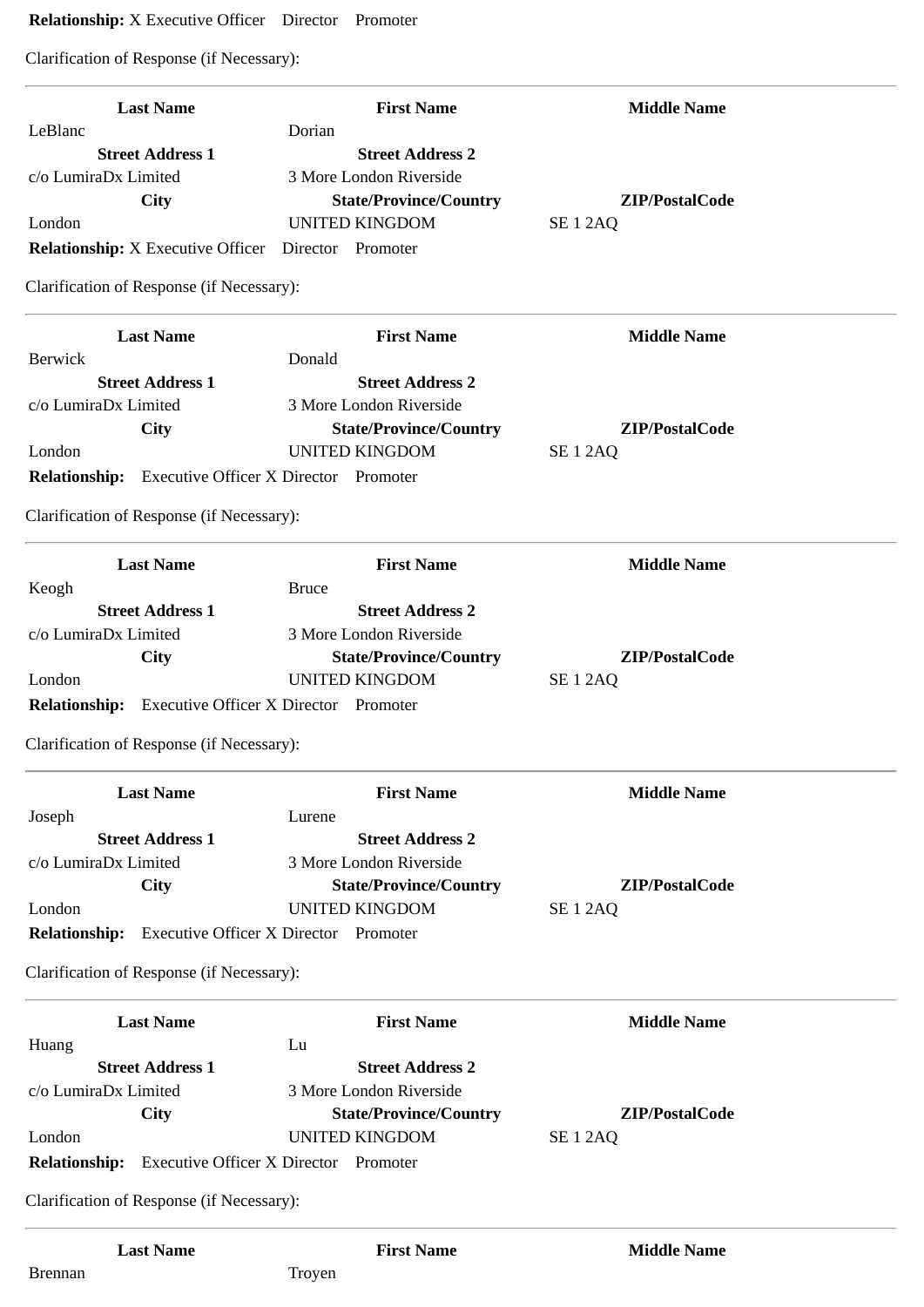| c/o LumiraDx Limited                                                 | 3 More London Riverside                                |                                   |  |
|----------------------------------------------------------------------|--------------------------------------------------------|-----------------------------------|--|
| <b>City</b>                                                          | <b>State/Province/Country</b>                          | ZIP/PostalCode                    |  |
| London                                                               | <b>UNITED KINGDOM</b>                                  | SE <sub>1</sub> 2AQ               |  |
| <b>Relationship:</b> Executive Officer X Director Promoter           |                                                        |                                   |  |
| Clarification of Response (if Necessary):                            |                                                        |                                   |  |
| <b>Last Name</b>                                                     | <b>First Name</b>                                      | <b>Middle Name</b>                |  |
| Thakker                                                              | Amit                                                   |                                   |  |
| <b>Street Address 1</b>                                              | <b>Street Address 2</b>                                |                                   |  |
| c/o LumiraDx Limited                                                 | 3 More London Riverside                                |                                   |  |
| City<br>London                                                       | <b>State/Province/Country</b><br><b>UNITED KINGDOM</b> | ZIP/PostalCode<br><b>SE 1 2AQ</b> |  |
| <b>Relationship:</b> Executive Officer X Director Promoter           |                                                        |                                   |  |
|                                                                      |                                                        |                                   |  |
| Clarification of Response (if Necessary):                            |                                                        |                                   |  |
| <b>Last Name</b>                                                     | <b>First Name</b>                                      | <b>Middle Name</b>                |  |
| Neble                                                                | George                                                 |                                   |  |
| <b>Street Address 1</b>                                              | <b>Street Address 2</b>                                |                                   |  |
| c/o LumiraDx Limited                                                 | 3 More London Riverside                                | ZIP/PostalCode                    |  |
| City<br>London                                                       | <b>State/Province/Country</b><br><b>UNITED KINGDOM</b> | <b>SE 1 2AQ</b>                   |  |
| <b>Relationship:</b> Executive Officer X Director Promoter           |                                                        |                                   |  |
|                                                                      |                                                        |                                   |  |
| Clarification of Response (if Necessary):                            |                                                        |                                   |  |
| <b>Last Name</b>                                                     | <b>First Name</b>                                      | <b>Middle Name</b>                |  |
| Chan                                                                 | Gerald                                                 |                                   |  |
| <b>Street Address 1</b>                                              | <b>Street Address 2</b><br>3 More London Riverside     |                                   |  |
| c/o LumiraDx Limited<br><b>City</b>                                  | <b>State/Province/Country</b>                          | ZIP/PostalCode                    |  |
| London                                                               | <b>UNITED KINGDOM</b>                                  | <b>SE 1 2AQ</b>                   |  |
| <b>Executive Officer X Director Promoter</b><br><b>Relationship:</b> |                                                        |                                   |  |
| Clarification of Response (if Necessary):                            |                                                        |                                   |  |
| 4. Industry Group                                                    |                                                        |                                   |  |
| Agriculture                                                          | <b>Health Care</b>                                     | Retailing                         |  |
| <b>Banking &amp; Financial Services</b>                              | Biotechnology                                          |                                   |  |
| <b>Commercial Banking</b>                                            | <b>Health Insurance</b>                                | Restaurants                       |  |
| Insurance                                                            |                                                        | Technology                        |  |
| Investing                                                            | Hospitals & Physicians                                 | Computers                         |  |
| <b>Investment Banking</b>                                            | Pharmaceuticals                                        | Telecommunications                |  |
| Pooled Investment Fund                                               | X Other Health Care                                    | Other Technology                  |  |
| Is the issuer registered as                                          | Manufacturing                                          | Travel                            |  |
| an investment company under                                          | <b>Real Estate</b>                                     | Airlines & Airports               |  |
| the Investment Company<br>Act of 1940?                               | Commercial                                             | Lodging & Conventions             |  |
| Yes<br>No                                                            | Construction                                           | Tourism & Travel Services         |  |
| Other Banking & Financial Services                                   | <b>REITS &amp; Finance</b>                             |                                   |  |
| <b>Business Services</b>                                             |                                                        | <b>Other Travel</b>               |  |
| Energy                                                               | Residential                                            | Other                             |  |
| Coal Mining                                                          | <b>Other Real Estate</b>                               |                                   |  |
|                                                                      |                                                        |                                   |  |

**Street Address 1 Street Address 2**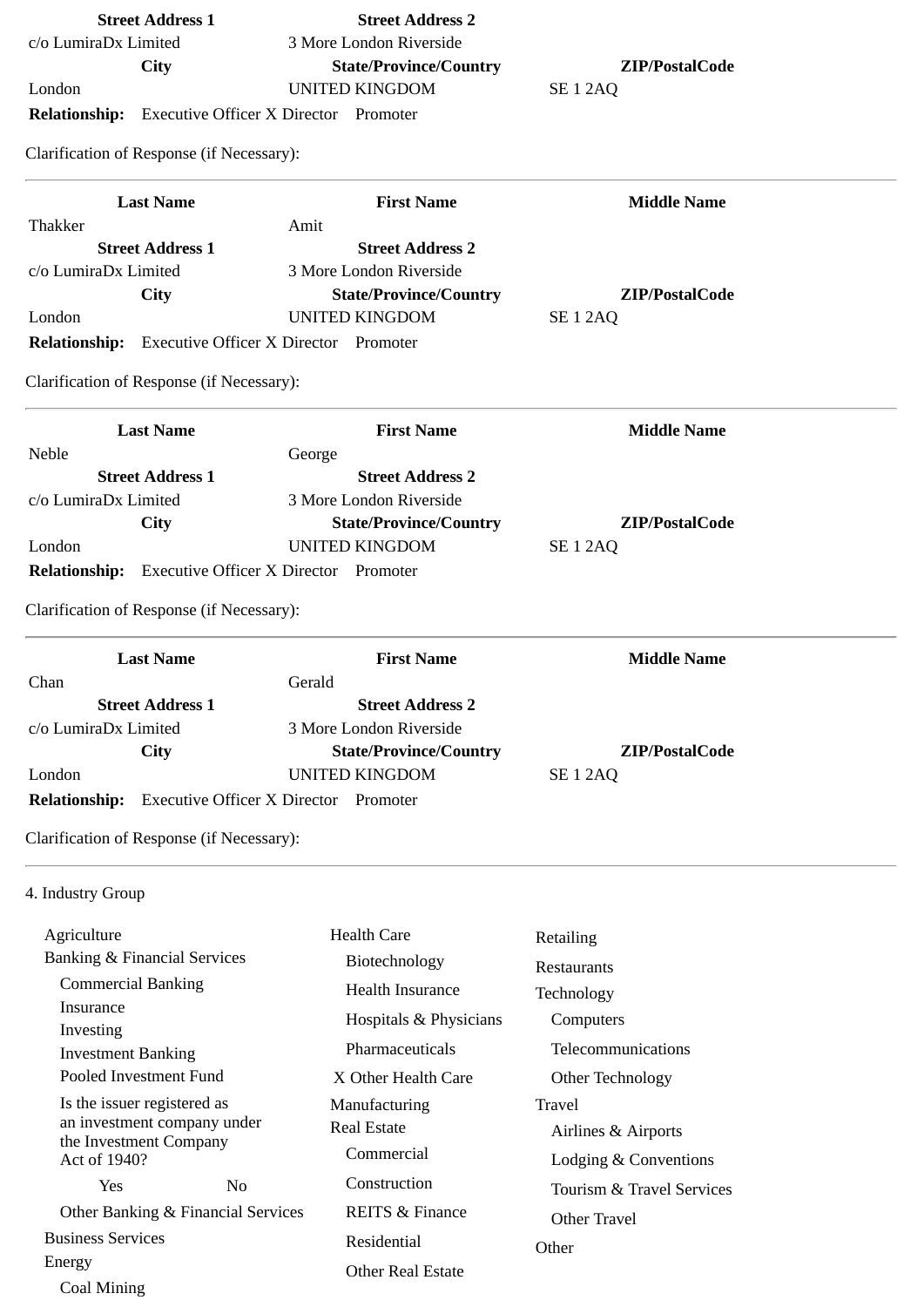Electric Utilities Energy Conservation Environmental Services Oil & Gas Other Energy

5. Issuer Size

| <b>Revenue Range</b>             | <b>OR</b> | <b>Aggregate Net Asset Value Range</b> |
|----------------------------------|-----------|----------------------------------------|
| No Revenues                      |           | No Aggregate Net Asset Value           |
| $$1 - $1,000,000$                |           | $$1 - $5,000,000$                      |
| $$1,000,001 - $5,000,000$        |           | \$5,000,001 - \$25,000,000             |
| $$5,000,001 -$<br>\$25,000,000   |           | $$25,000,001 - $50,000,000$            |
| $$25,000,001 -$<br>\$100,000,000 |           | \$50,000,001 - \$100,000,000           |
| Over \$100,000,000               |           | Over \$100,000,000                     |
| X Decline to Disclose            |           | Decline to Disclose                    |
| Not Applicable                   |           | Not Applicable                         |

# 6. Federal Exemption(s) and Exclusion(s) Claimed (select all that apply)

|                                           | Investment Company Act Section 3(c) |                    |
|-------------------------------------------|-------------------------------------|--------------------|
| Rule $504(b)(1)$ (not (i), (ii) or (iii)) | Section $3(c)(1)$                   | Section $3(c)(9)$  |
| Rule 504 (b) $(1)(i)$                     | Section $3(c)(2)$                   | Section $3(c)(10)$ |
| Rule 504 (b) $(1)(ii)$                    | Section $3(c)(3)$                   | Section $3(c)(11)$ |
| Rule 504 (b)(1)(iii)<br>$X$ Rule 506(b)   | Section $3(c)(4)$                   | Section $3(c)(12)$ |
| Rule $506(c)$                             | Section $3(c)(5)$                   | Section $3(c)(13)$ |
| Securities Act Section 4(a)(5)            | Section $3(c)(6)$                   | Section $3(c)(14)$ |
|                                           | Section $3(c)(7)$                   |                    |

- 7. Type of Filing
- X New Notice Date of First Sale 2020-11-30 First Sale Yet to Occur Amendment
- 8. Duration of Offering

Does the Issuer intend this offering to last more than one year? Yes X No

9. Type(s) of Securities Offered (select all that apply)

| X Equity                                                                                       | Pooled Investment Fund Interests   |
|------------------------------------------------------------------------------------------------|------------------------------------|
| Debt                                                                                           | Tenant-in-Common Securities        |
| Option, Warrant or Other Right to Acquire Another Security                                     | <b>Mineral Property Securities</b> |
| Security to be Acquired Upon Exercise of Option, Warrant or<br>Other Right to Acquire Security | Other (describe)                   |

10. Business Combination Transaction

Is this offering being made in connection with a business combination transaction, such as a merger, acquisition or exchange offer?<br>as a merger, acquisition or exchange offer?

Clarification of Response (if Necessary):

11. Minimum Investment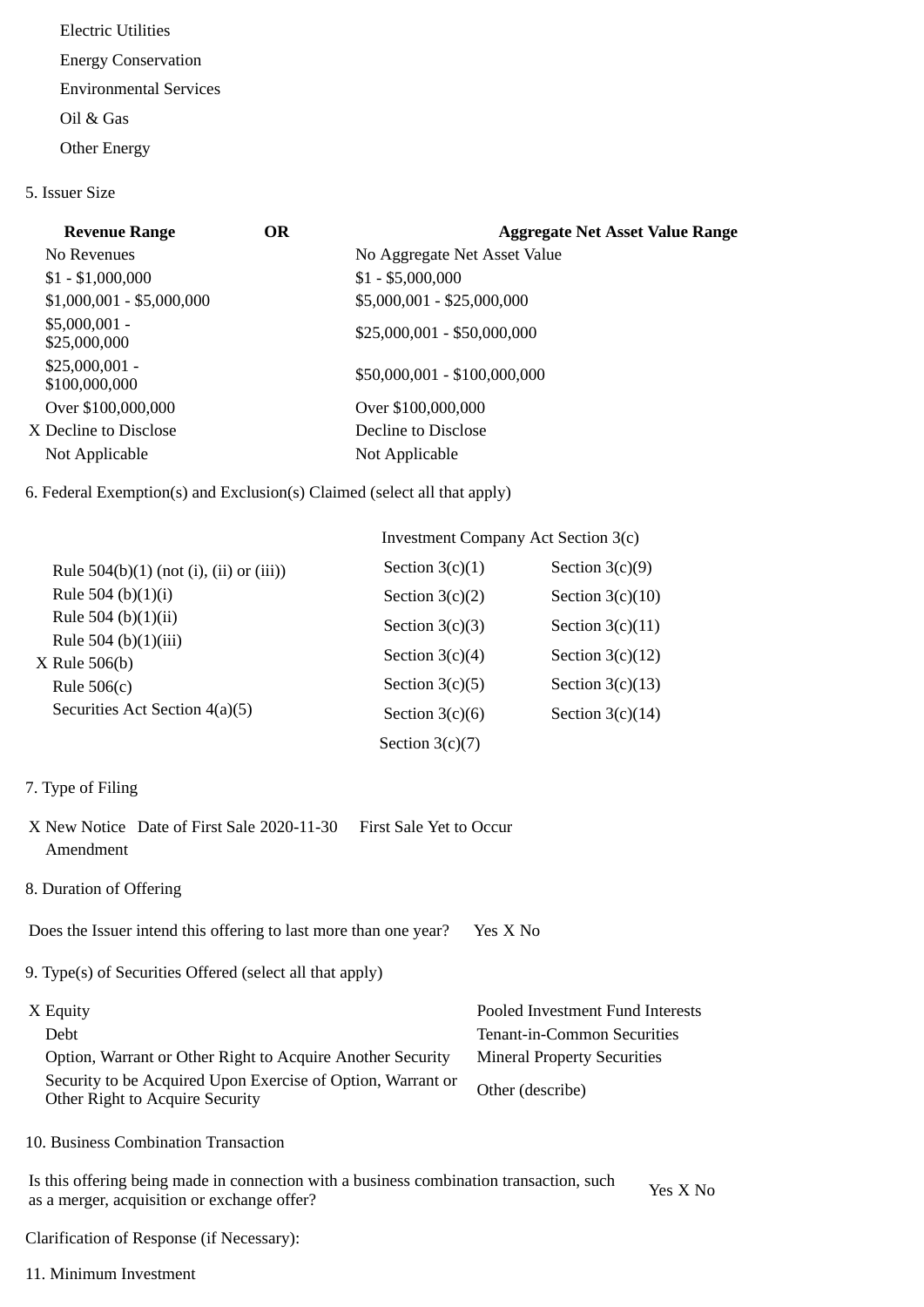Minimum investment accepted from any outside investor \$0 USD

| 12. Sales Compensation                                                                                                                |                                             |                    |
|---------------------------------------------------------------------------------------------------------------------------------------|---------------------------------------------|--------------------|
| Recipient                                                                                                                             | <b>Recipient CRD Number</b><br>None         |                    |
| U.S. Boston Capital Corporation                                                                                                       | 5251                                        |                    |
| (Associated) Broker or Dealer X None                                                                                                  | (Associated) Broker or Dealer CRD<br>Number | X None             |
| None                                                                                                                                  | <b>None</b>                                 |                    |
| <b>Street Address 1</b>                                                                                                               | <b>Street Address 2</b>                     |                    |
| 55 Old Bedford Road                                                                                                                   |                                             |                    |
| City                                                                                                                                  | State/Province/Country                      | ZIP/Postal<br>Code |
| Lincoln                                                                                                                               | <b>MASSACHUSETTS</b>                        | 01773              |
| State(s) of Solicitation (select all that apply)<br>, All<br>Check "All States" or check individual<br><b>States</b><br><b>States</b> | Foreign/non-US                              |                    |

#### 13. Offering and Sales Amounts

| <b>Total Offering Amount</b> | \$164,000,000 USD or Indefinite |                       |
|------------------------------|---------------------------------|-----------------------|
| <b>Total Amount Sold</b>     | \$164,000,000 USD               |                       |
| Total Remaining to be Sold   |                                 | \$0 USD or Indefinite |

Clarification of Response (if Necessary):

Amount sold shown in item 13 and number of investors in item 14 includes \$105,500,000 from three non-US investors.

14. Investors

Select if securities in the offering have been or may be sold to persons who do not qualify as accredited investors, and enter the number of such non-accredited investors who already have invested in the offering.

Regardless of whether securities in the offering have been or may be sold to persons who do not qualify as accredited investors, enter the total number of investors who already have invested in the offering:

15. Sales Commissions & Finder's Fees Expenses

Provide separately the amounts of sales commissions and finders fees expenses, if any. If the amount of an expenditure is not known, provide an estimate and check the box next to the amount.

 $\overline{31}$ 

| <b>Sales Commissions</b> | \$1,230,000 USD X Estimate |                  |
|--------------------------|----------------------------|------------------|
| Finders' Fees            |                            | \$0 USD Estimate |

Clarification of Response (if Necessary):

US Boston Capital Corp. receives an administrative fee and a placement fee based on amount sold. A portion of the fee was paid in preferred shares.

16. Use of Proceeds

Provide the amount of the gross proceeds of the offering that has been or is proposed to be used for payments to any of the persons required to be named as executive officers, directors or promoters in response to Item 3 above. If the amount is unknown, provide an estimate and check the box next to the amount.

## \$0 USD Estimate

Clarification of Response (if Necessary):

Signature and Submission

Please verify the information you have entered and review the Terms of Submission below before signing and clicking SUBMIT below to file this notice.